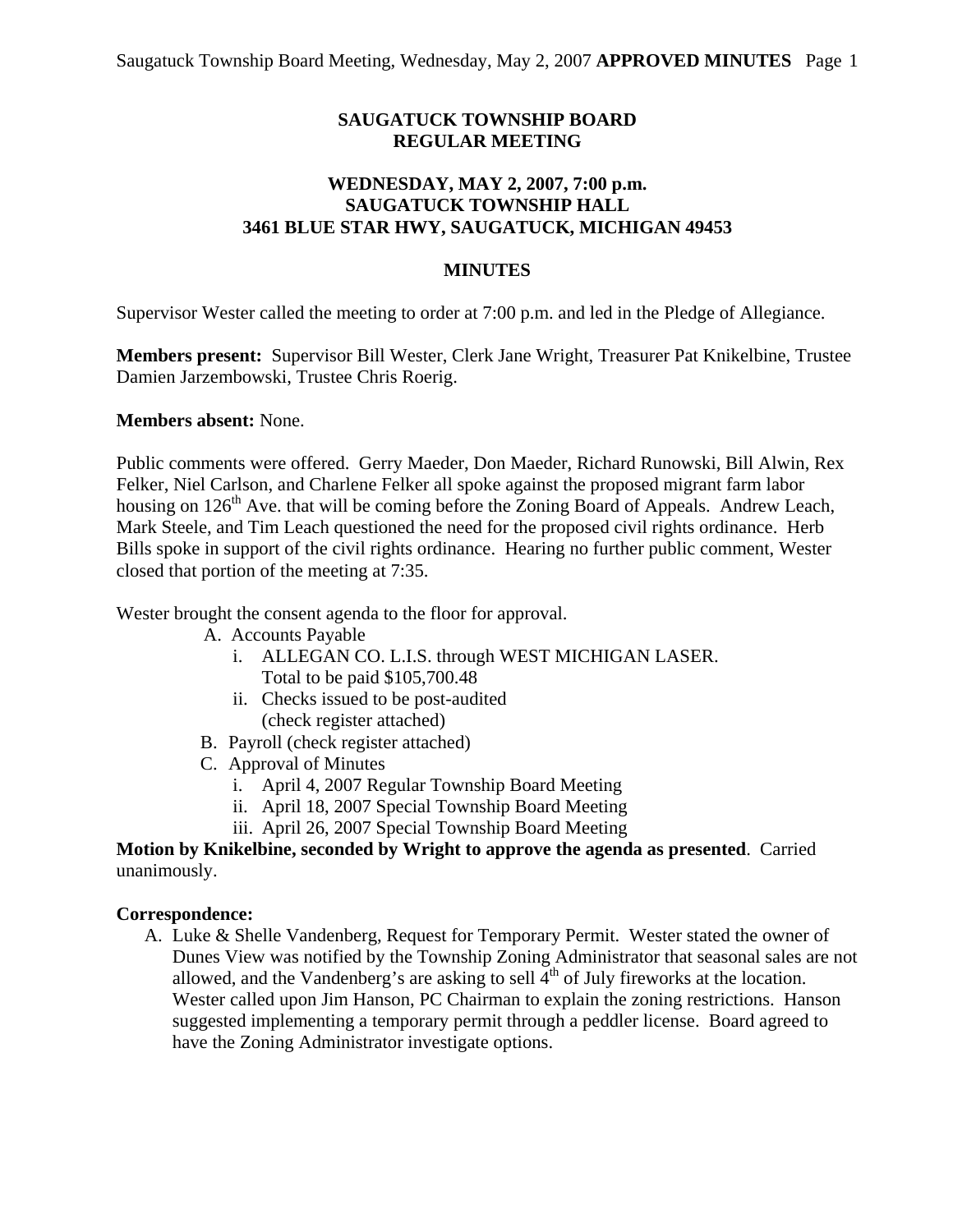### **Unfinished Business:**

- A. Proposed Civil Rights Ordinance. Board discussed the re-written ordinance language. Roerig cited a concern over the enforcement and questioned if it should be a function of the township to enforce. Knikelbine and Wester agreed and additional discussion took place regarding civil infraction violations. Herb Bills, who submitted the original request, was present in the audience and stated he was not as concerned over the enforcement but rather the policy of the township to record violations of civil rights. Board agreed a statement from the township that supports civil rights would be appropriate and Jarzembowski suggested adopting a resolution. Board agreed to have the Manager re-write the ordinance in resolution form and re-submit at the next meeting. Wester noted the township is very open-minded and supportive of individual civil rights.
- B. Chris Wiley Lease. Wester stated the dentist will be moving out and a temporary lease agreement has been drafted. He added when the adjoining office has been vacated, the State Police will move into that space and the meeting room will be enlarged.

### **New Business:**

- A. Douglas Division of Assets Settlement. Roerig stated there was a discrepancy between Douglas and the Township as to how much money should be paid to Douglas due to their changing to a city. He noted the mediation process both municipalities participated in, and reported on settling out of court.
- B. South Shore Motors, Request for Used Vehicle Dealer Approval. Wright stated this is a request to transfer a used vehicle dealer license. Jarzembowski noted cars will not be displayed but rather sold through the internet. Wester asked to attach that requirement to the license transfer. **Motion by Roerig, seconded by Knikelbine to approve the Clerk to sign the transfer of license for South Shore Motors approving the license transfer only and not the display of vehicles.** Motion carried unanimously.
- C. 2006 Tax Settlement Totals. Knikelbine submitted the County's settlement report and noted that Saugatuck Township was the top municipality for non-delinquent property tax payments stated only 1.69% of the property taxes went delinquent to the County.

# **Committee Reports:**

- A. Planning Commission. Jarzembowski and PC Chair Jim Hanson reported the approval of a retail sporting goods store. The special approval use for the Saugatuck Professional Building, and the Ox-Bow expansion were tabled.
- B. Road Commission. Roerig noted the  $2<sup>nd</sup>$  phase of the Old Allegan Road rebuilding will commence this summer thereby completing the project.
- C. Interurban. Knikelbine reported approving a training seminar for the maintenance man in June, and ridership for March was up 6.5%.
- D. Fire Authority. Wright reported the Board is close to finalizing the budget for 2007/2008. The proposed millage will remain the same as the last two years and will be presented for municipality approval at the next meeting.
- E. Website & Newsletter Update. No report.
- F. County Commissioner's Report. Terry Burns updated the board on the activities of the County.

Public comment was offered. Jim Hanson stated the Planning Commission has approved some additional zoning ordinances and briefly described them. He also noted the first meeting of the